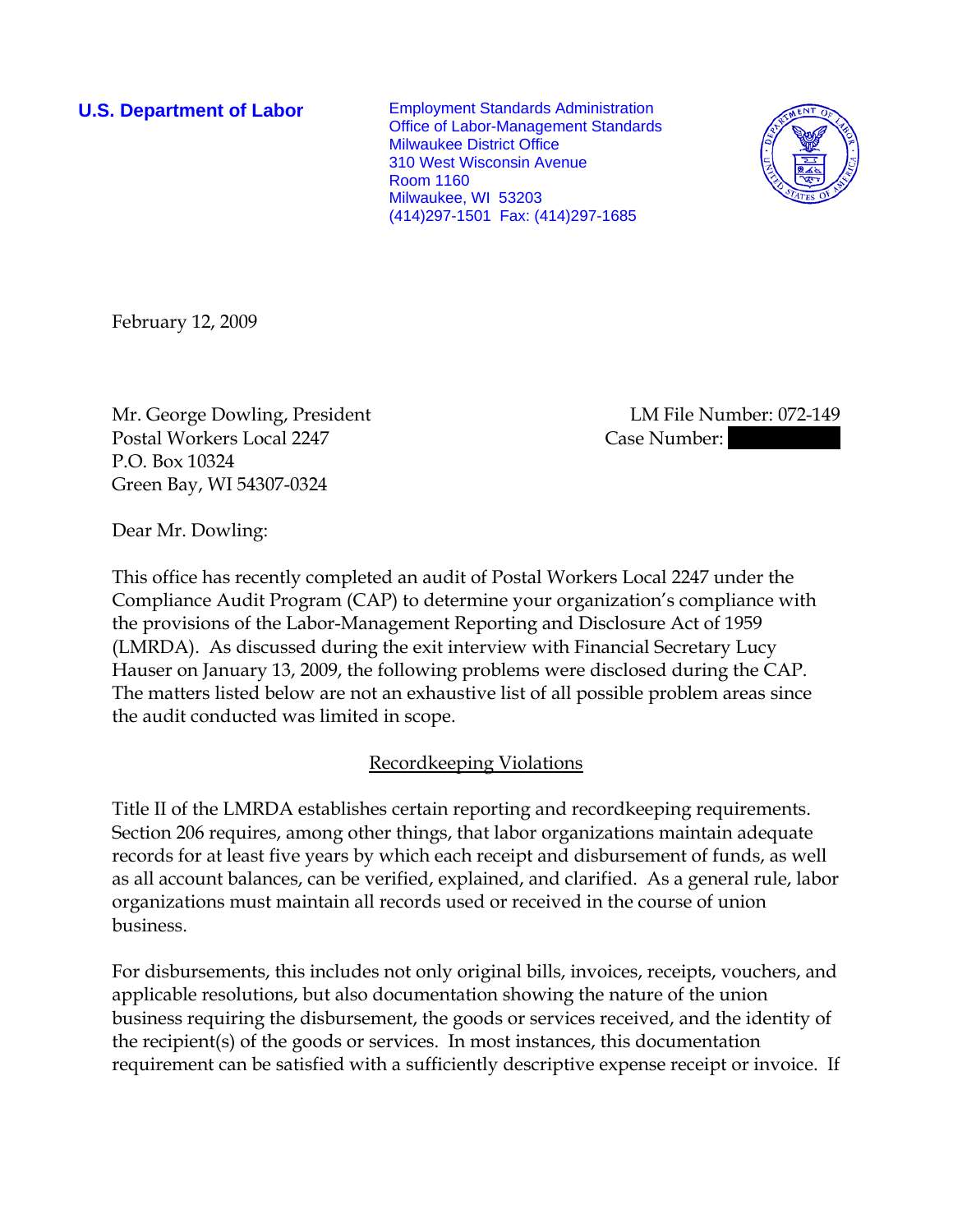Mr. George Dowling February 12, 2009 Page 2 of 4

an expense receipt is not sufficiently descriptive, a union officer or employee should write a note on it providing the additional information. For money it receives, the labor organization must keep at least one record showing the date, amount, purpose, and source of that money. The labor organization must also retain bank records for all accounts.

The audit of Local 2247's 2007 records revealed the following recordkeeping violations:

1. Lodging Expenses

Local 2247 did not retain adequate documentation for hotel expenses charged to the union credit card totaling at least \$1,994.87. For example, hotel charges in the amounts of 140.12 and \$70.06 at the Park Plaza Hotel in Oshkosh, Wisconsin, have been charged to the union credit card on February 18, 2007. Documentation has not been maintained in support of these disbursements.

As noted above, labor organizations must retain original receipts, bills, and vouchers for all disbursements. The president and treasurer (or corresponding principal officers) of your union, who are required to sign your union's LM report, are responsible for properly maintaining union records.

2. Lost Wages

Local 2247 did not maintain adequate documentation for lost wage reimbursement payments to officers totaling at least \$5,544.91. The audit found that Local 2247 maintained lost time vouchers which indicated the dates of the lost time, the hours lost, and the hourly rate of pay. However, the business purpose of each lost wage claim has not been recorded. For example, check # || was paid to Ms. Hauser for lost time. No description of the union business conducted that required the lost wages be incurred was recorded on the voucher. Records in support of lost wage claims that identify each date lost wages were incurred, the number of hours lost on each date, the applicable rate of pay, and a description of the union business conducted must be maintained.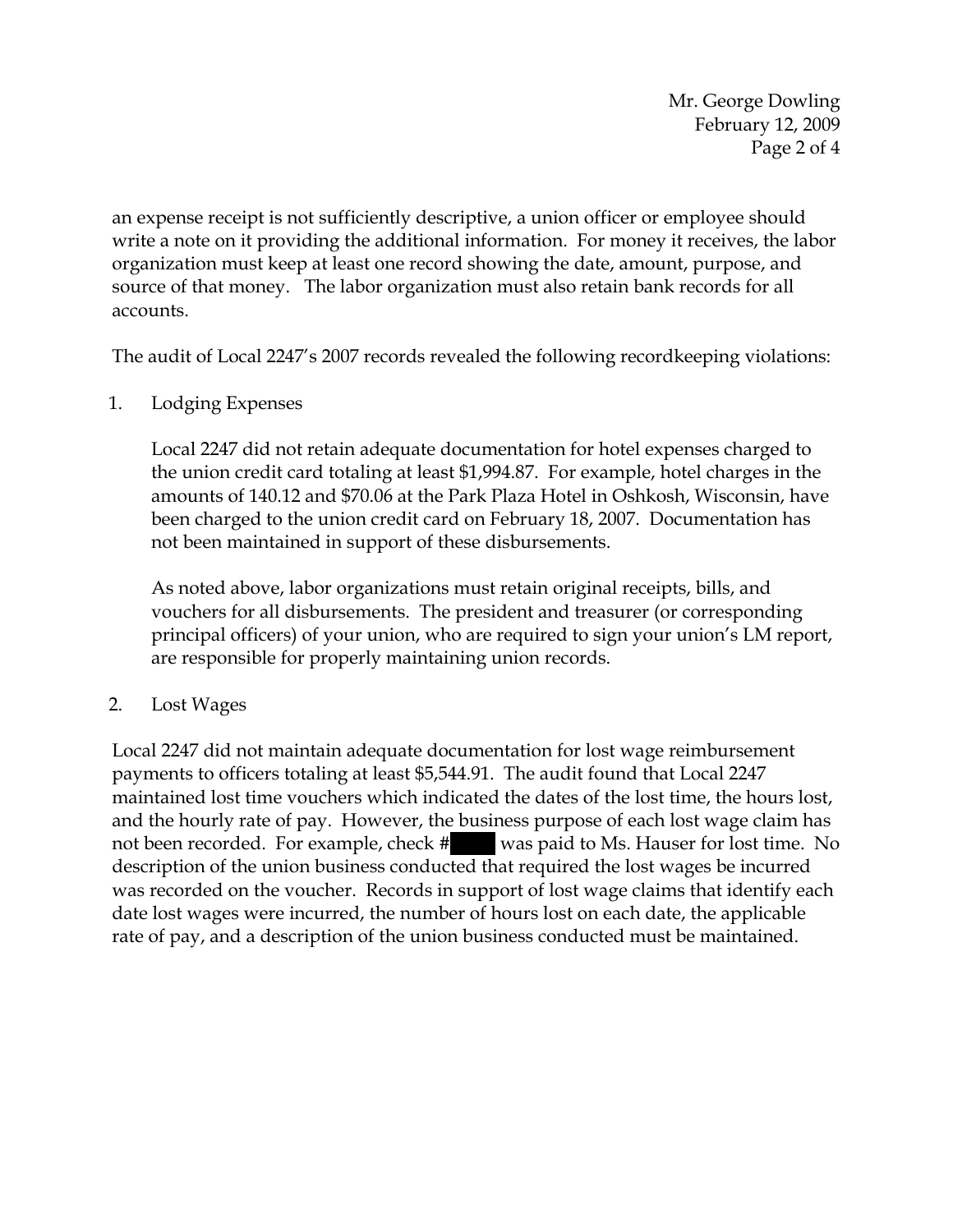Mr. George Dowling February 12, 2009 Page 3 of 4

During the exit interview, I provided a sample of an expense voucher Local 2247 may use to satisfy this requirement. The sample identifies the type of information and documentation that the local must maintain for lost wages and other officer expenses.

Based on your assurance that Local 2247 will retain adequate documentation in the future, OLMS will take no further enforcement action at this time regarding the above violations.

## Reporting Violations

The audit disclosed a violation of LMRDA Section 201(b), which requires labor organizations to file annual financial reports accurately disclosing their financial condition and operations. The Labor Organization Annual Report LM-3 filed by Local 2247 for fiscal year ending December 31, 2007, was deficient in the following areas:

1. Acquire/Dispose of Property

Item 13 (During the reporting period did your organization acquire or dispose of any assets in any manner other than by purchase or sale?) should have been answered, "Yes," because the union gave away door prizes at the annual union picnic. Records show that Local 2247 disbursed approximately \$625 for door prizes that were given away at the union picnic. The type and value of any property received or given away in the additional information section of the LM report along with the identity of the recipient(s) or donor(s) of such property must be identified. Every recipient of such giveaways need not be itemized by name. The recipients can be described by broad categories if appropriate such as "members" or "new retirees."

2. Payments to Officers

Item 17 (During the reporting period did the labor organization pay any employee salary, allowances, and other expenses which, together with any payments from affiliates, totaled more than \$10,000) should have been answered "No" because you are an officer of Local 2247, not an employee. As noted in LM-3 the instructions, Item 17 should only be answered "Yes" if an employee of your organization received payments totaling \$10,000 or more from your organization or in combination from your organization and an affiliated organization.